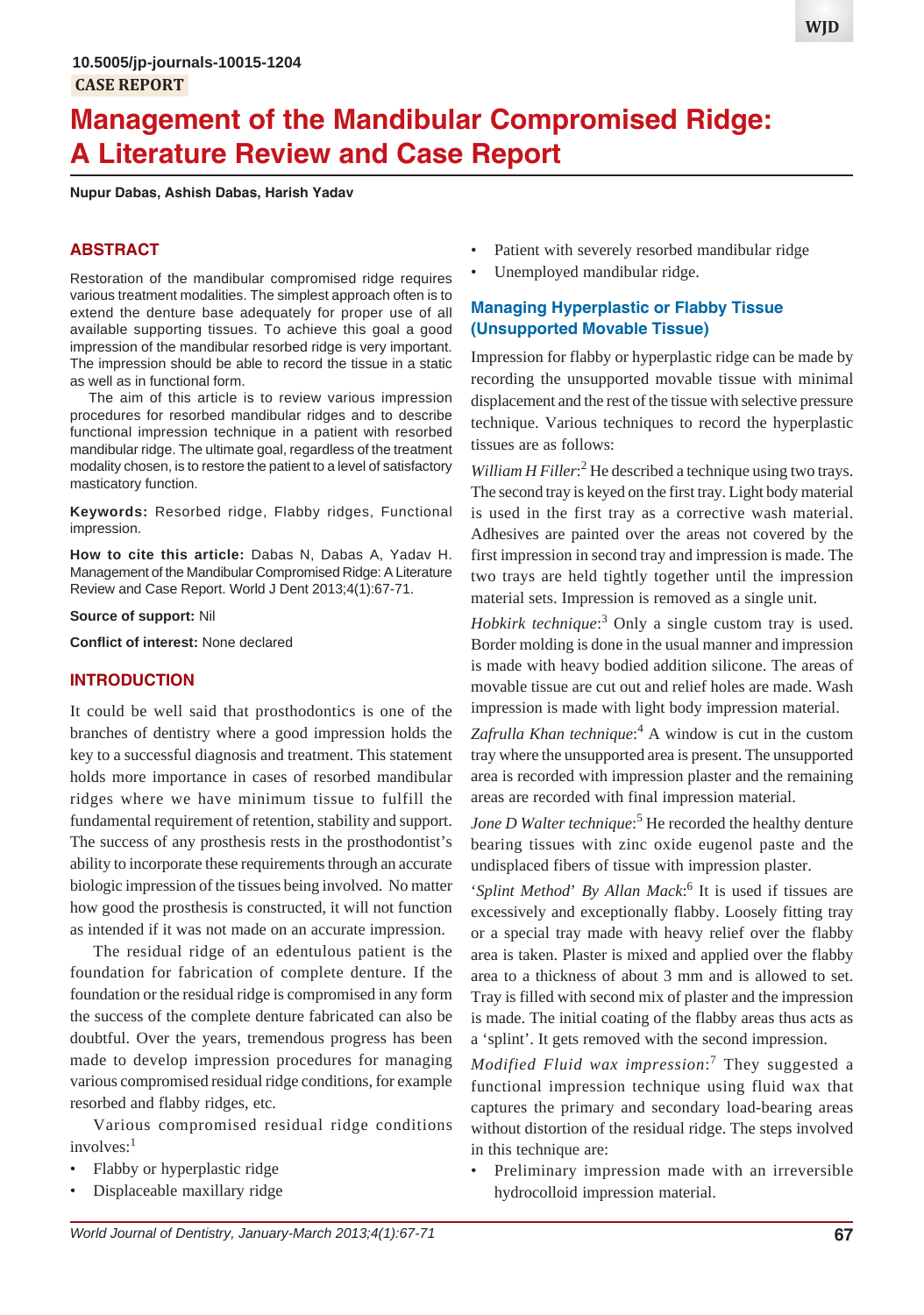- Border mold the tray with modeling plastic impression compound in segments.
- Trim the tray over the crest of the residual ridge and create a window opening above the displaceable mandibular ridge.
- Melt the impression wax in a water bath and apply onto the borders of the tray with a wax spatula until a glossy surface is visible.
- Apply adhesive on the tray surrounding the window opening and allow it to dry.
- Place the impression tray on the ridge and inject vinyl polysiloxane impression material over the window opening.

# **Management of Severely Resorbed Mandibular Ridge**

Lack of ideal amount of supporting structures decreases the support and the encroachment of the surrounding mobile tissues onto the denture borders. Thus, the main aim of the impression procedure is to gain maximum area of coverage (of minimum pressure) by obtaining, a fairly long retromylohyoid flange for a better border seal and retention and to educate and train the patient to maintain tongue position; i.e. forward and resting on top of lower anterior ridge when the mouth is open.

## *Flange Technique by Lott and Levin*<sup>8</sup>

An anatomic and physiologic approach to increased retention, function, comfort and appearance of dentures given by Frank Lott and Bernard Levin. In this technique, much attention is given to impressions in order to make efficient bases for dentures. Much emphasis is placed on occlusion. The facial, tongue and palatal surfaces of dentures, however, have been completely ignored. These surfaces are usually carved into an 'ideal' form without sufficient consideration for the position and function of cheeks, tongue and lips which are always in contact with the dentures.

# *Athur S Freese*<sup>9</sup>

The objective is to make an impression which records the surfaces of the tissues without excessive displacement in the positions they occupy when in function.

## *Roberto Von Krammede et al*<sup>6</sup>

Used modeling compound to record the extension of the surface without interfering the function of mastication and deglutition. The active incorporation of tongue activity also stabilizes the denture.

# *Modified Fournet Tuller Technique*<sup>10</sup>

Also utilizes the same principle of achieving the maximum peripheral seal together with minimal pressure on the crest of the ridge to obtain retention and stability. Softened low fusing impression compound was used to make secondary impression so that maximum extent of the functional periphery is recorded.

# *Winkler Technique*<sup>11</sup>

He described closed mouth impression technique which uses tissue conditioners and final wash impression is made with a light body elastomeric impression material. Miller used mouth temperature waxes instead of tissue conditioners.

# *Shanahan Technique*<sup>12</sup>

He said that training the patient to achieve an ideal tongue position helps to attain an effective lingual border seal. He used alginate for making preliminary impression. Resin tray was fabricated and static final impression was done. Patient was asked to wear the trial denture bases and return in 2 days.

# *Klein*<sup>13</sup>

Proposed the development of impression without a tray, as a stock tray may cause some distortion of the tissue and may result in an over extended impression. He used a moldable material (putty silicone), reinforced by an internal metallic core, which was placed over the residual ridge and the borders molded by speech exercises. A low viscosity material is placed on the impression surface of this tray and a functional preliminary impression is made.

Making impression in a patient with resorbed mandibular ridge using closed mouth technique (Functional impession technique).

A 62-year-old female patient (Fig. 1), reported to the Department of Prosthodontics with the chief complaint of loose lower denture. Medical history was insignificant. Patient was a denture wearer since past 10 years and got her last denture made 6 months back but was not satisfied with it. On intraoral examination resorbed mandibular residual ridge especially in the posterier region was reported along with high frenal attachments (Fig. 2). Closed mouth impression technique (Winkler technique) was used for making impression to make a functional impression and to record the maximum denture bearing area possible. The technique is described as below:

In this technique the maxillary and mandibular impressions are made together. The impressions are made after jaw relations are recorded especially at VDO or during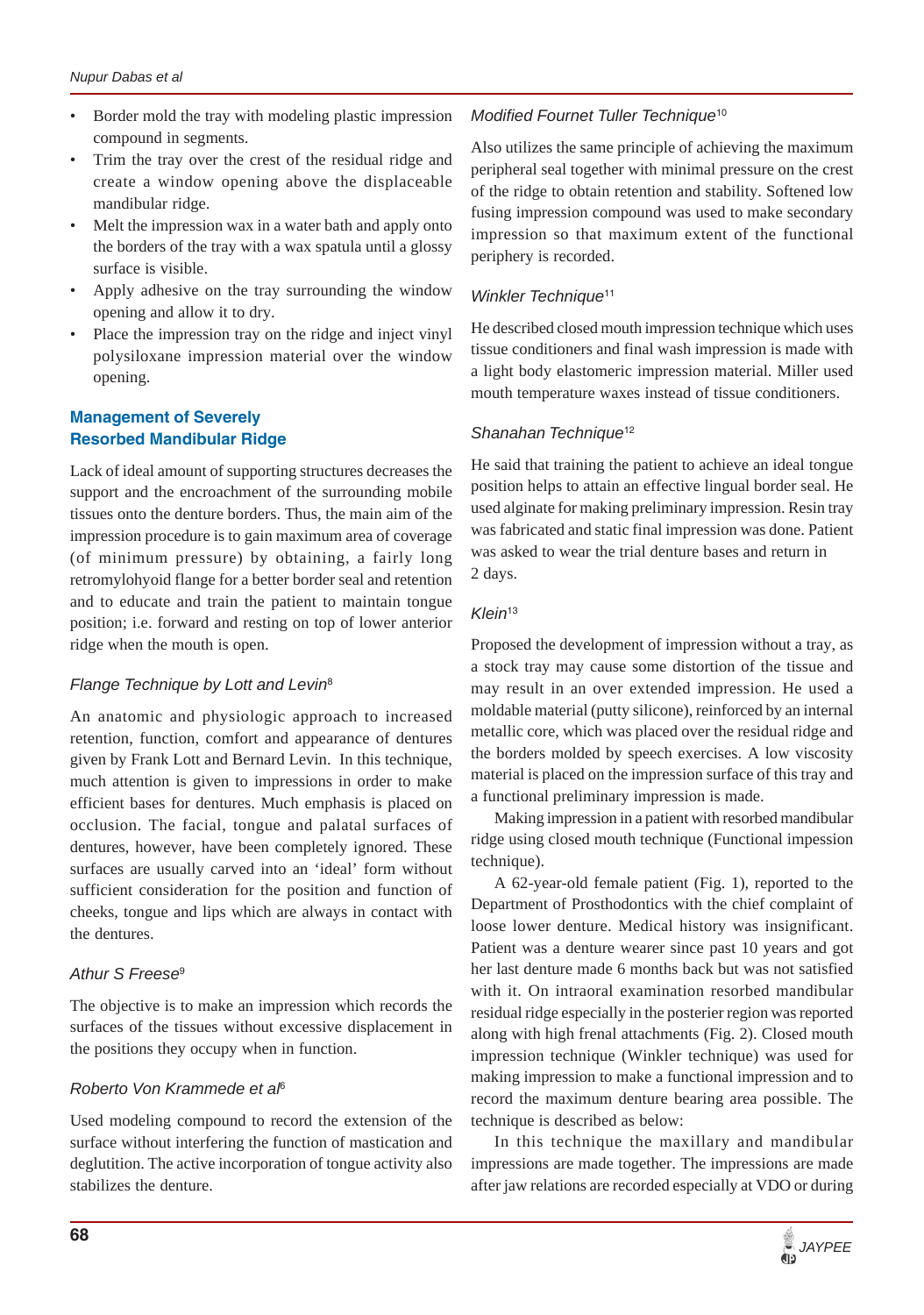*Management of the Mandibular Compromised Ridge: A Literature Review and Case Report*



**Fig. 1:** Preoperative extraoral view



**Fig. 2:** Preoperative intraoral view



**Fig. 3:** Over extended primary alginate impression made

the try in stage. The manipulation of oral tissues is done by the patient himself. For this the patient is asked to perform functions like puffing, blowing, whistling and smiling, etc.

• An over extended primary impression with alginate was made using stock trays (Fig. 3). Denture base along with occlusal rims were constructed on the primary cast.



**Fig. 4:** Three applications of tissue conditioner material done and impression made



**Fig. 5:** Final wash impression made using light body with closed mouth technique

- Jaw relations were made to record appropriate horizontal and vertical dimensions.
- Borders are adjusted so that lingual flange and sublingual area are in harmony with the resulting and active phases of the floor of the mouth by an open and closed mouth technique.
- Three applications of tissue conditioning material were used – each application approximately 8 to 10 minutes (Fig. 4). Patient was asked to close the mouth in a prerecorded vertical position with tissue conditioning material placed in denture base and make various functional movements like puffing, blowing, whistling and smiling, etc.

*Hand manipulation*: Contours of denture made by dentist with the use of manipulation of lips and cheek within functional limits.

*Functional movements*: Functional movements generated by the patient's oral structures. We ask the patient to sucking, swallowing, grinning, licking, etc.

• The third and final wash impression is made with a light bodied material (Figs 5 and 6).

*World Journal of Dentistry, January-March 2013;4(1):67-71* **69**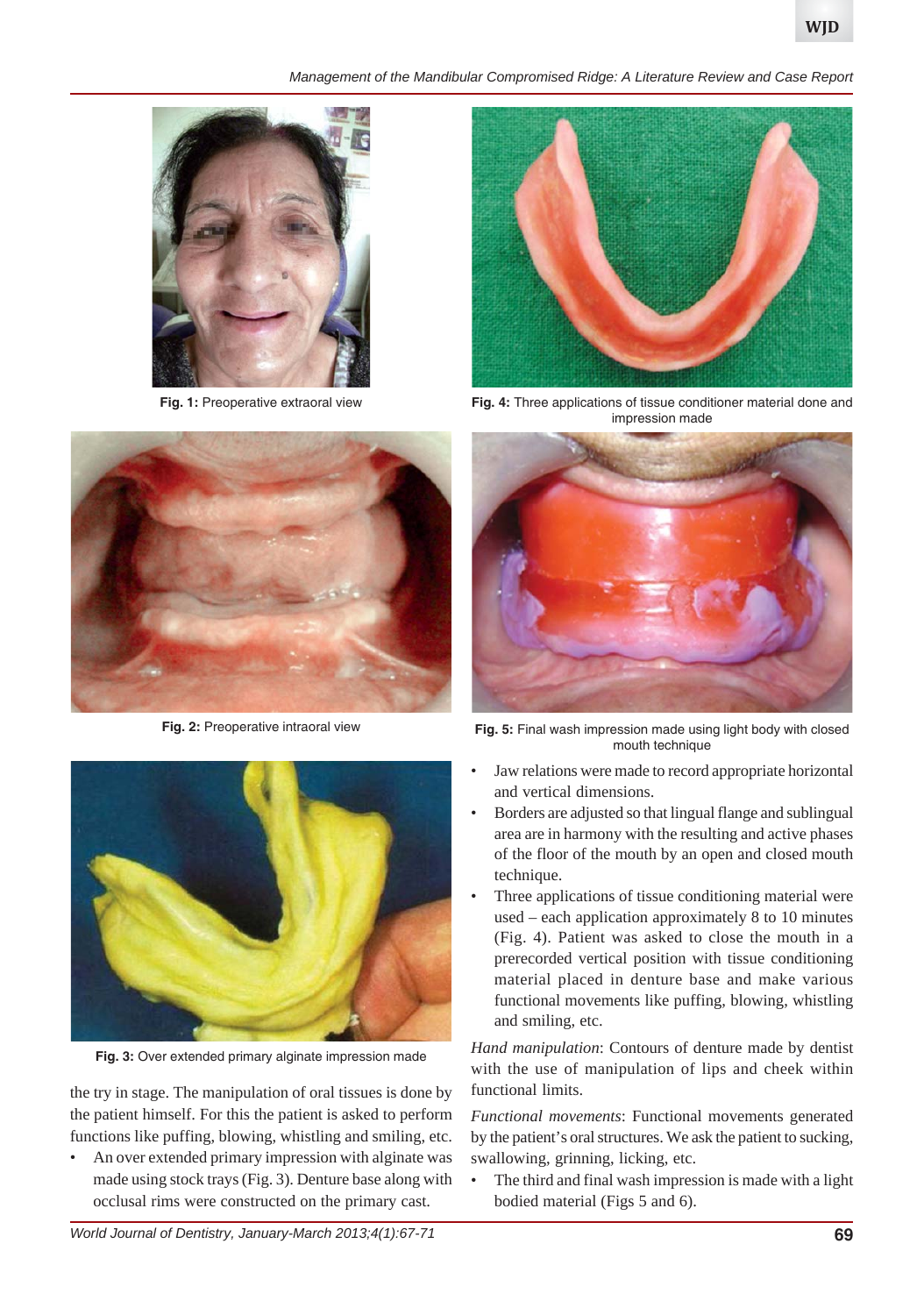

**Fig. 6:** Mandibular secondary impression



**Fig. 7:** Postoperative intraoral view



**Fig. 8:** Postoperative extraoral view

After this denture was fabricated using conventional denture fabrication procedures and denture was delivered (Figs 7 and 8). This method helped us to record the denture bearing area in a functional form. Patient was recalled for follow-up at 24 hours, 1 week and 1 month Interval. She was quite happy with the denture and her complaint of loose lower denture was no more.

#### **DISCUSSION**

Poor ridges form one of the most common difficult situations that may challenge the prosthodontist. Number of impression techniques has been described in literature. Each one of them carries their advantages to be used in particular situation. The closed mouth technique used in this situation is time saving, interference of tray handle is eliminated, there are less chances of over or under extensions as movements are performed by the patient and pressure applied by the patient during impression making is same as the pressure applied during occluding. This technique also carries disadvantages like appointment time fatigue, over or under extension if the patient is unable to perform functions properly, dentist has no control over amount of pressure and tongue is restricted to move anteriorly so lingual border anatomy may be altered.

#### **CONCLUSION**

The basic objective of a maxillary or mandibular impression is to record all the potential denture-bearing surface available. To a large extent this surface is readily identified if the biologic considerations of impression making are correctly understood. The objective is to maximize the supportive aspect of the available denture foundation by two approaches that are functional and anatomic.

For fabrication of a successful complete denture it is prosthodontist's duty to select proper impression technique to be used for particular ridge form.

#### **REFERENCES**

- 1. Hartwell CM, Rahn A. Complete denture impressions. In. Syllabus of complete dentures. Philadephia: Lea and Febiger 1984;189-206.
- 2. Filler WH. Modified impression technique for hyperplastic alveolar ridge. J Prosthet Dent 1971;25(6):609-12.
- 3. Yazdanie N, Hobkirk JA. Functional adaptability to changes in lower denture shape. Eur J Prosthodont Rest Dent 1997 Sep;5(3):137-43.
- 4. Khan Z, Jaggers J, Shay J. Impressions of unsupported movable tissues. JADA 1981;103:590-92.
- 5. John DW. Composite impression procedures. J Prosthet Dent 1973;30(4):385-90.
- 6. Sarandha DL. Textbook of complete denture prosthodontics. Jaypee Brothers Medical Publishers: New Delhi, 2008:52-55.
- 7. Tan KM, Singer MT. Modified fluid wax impression for a severely resorbed edentulous mandibular ridge. J Prosthet Dent 2009;101:279-82.